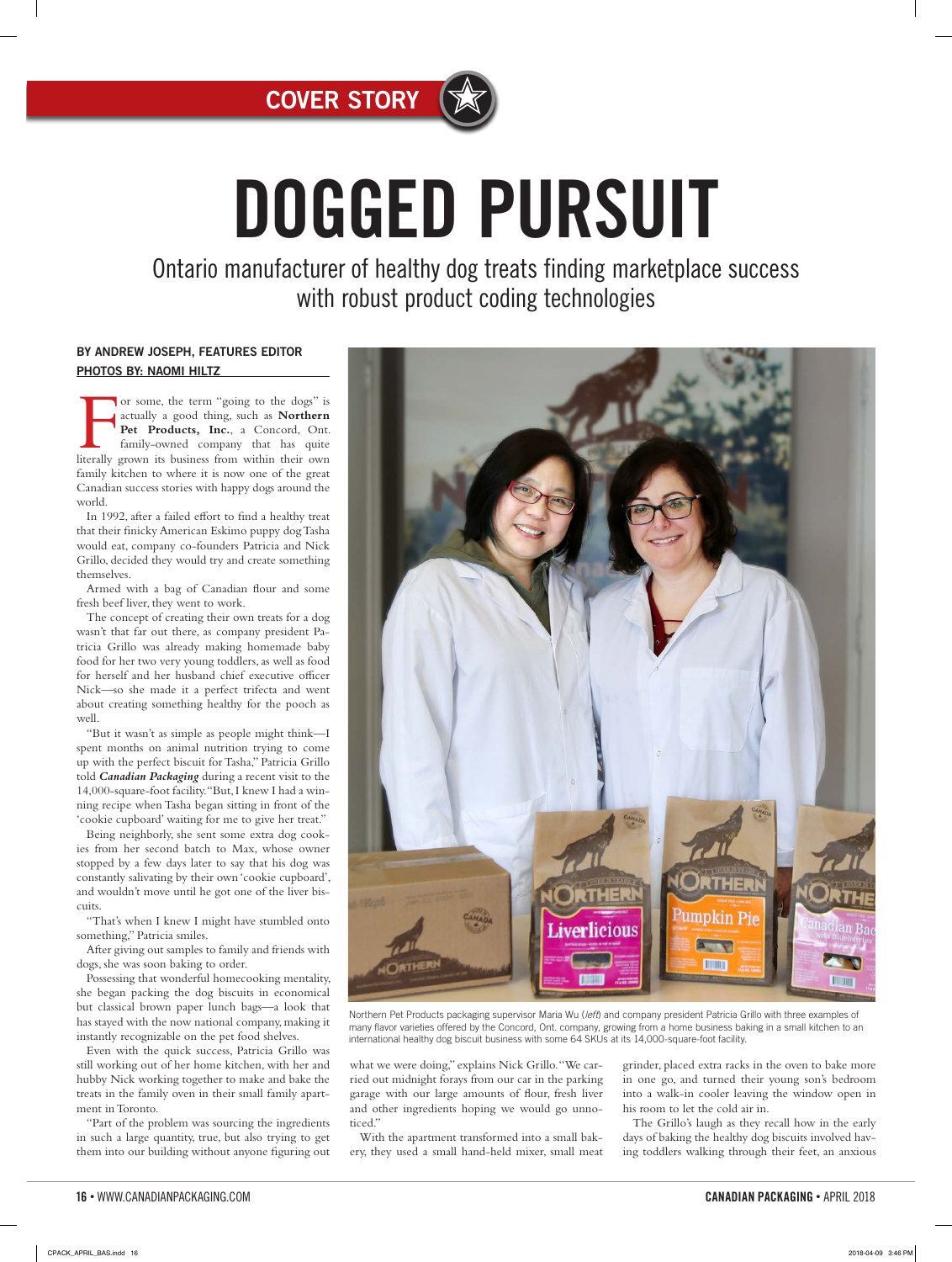

A controller for the Squid Ink AutoPilot, sold via Dependable Marking Systems, shows the type of data to applied via the coder to product packaging: time of manufacture, a fouryear best-before date, lot code data, and a message indicating that the bag is 100 percent compostable.

dog smelling all the cookies, and having to stand up and eat their meals because the dining room area was replete with drying racks, "And while challenging, it was a very rewarding time," says Patricia Grillo.

After grabbing a table at the St. Jacobs weekly farmer's market, they placed their all-natural dog biscuits in paper bags, much to the chagrin of the more established crew of vendors selling their arts, crafts, foods and beverages.

But despite the 4 A.M. wake-up calls to drive from Toronto to set-up and sell at the market, the Grillo's discovered that week after week they were receiving return business.

On the way home, they would stop off at the country stores lining the roads and try and convince someone to stock their shelves—with the famous **Apple Factory Farm Market** in Brampton, Ont. taking a leap of faith by purchasing 12 bags of their now branded *Northern Biscuits*—an homage to their pride in Canada.

The Apple Factory is a small, family-run market that specializes in organic, natural baked goods, fruits and vegetables—and their faith was rewarded.

Soon after, pet food stores began calling telling the Grillo's that people were asking for *Northern Biscuits*.

Almost immediately, however, Nick Grillo's work wanted to transfer him to Halifax, Nova Scotia, and within the week the family was out on the east coast looking at possible residences.

"My mind, however, was already made up when we returned to Ontario," says Patricia Grillo. "But it was finalized for both of us when we heard all of the messages on the answering machine chastising us for not having a supply of the Northern Biscuits available for the dog-owners, especially before Christmas.

"Nick quit his job, but that's okay, because now he had a full-time job making the dog biscuits," recalls Patricia Grillo.

Now aware that going into business full-time producing the healthy dog cookies, the family thought about renting a facility and purchasing the processing equipment—things that cost money they didn't have.

But because this is a success story, after all, the Grillo's caught a break. Earlier that year, their two-year-old son had been chosen to play a role in a national television commercial and the monies earned from it allowed the Grillo's to physically start up their business in a small bakery space in Woodbridge, Ont. in 1993, getting them out of their Toronto condominium.

In 1995, the company moved to its current location in Concord, taking over a single unit.

In 2000, Northern Pet Products took over an additional two units in the same building, expanded again in 2008 to 8,000 square feet, and lastly at the end of 2017, they took over every unit within the building, now occupying a robust 14,000 square feet.

According to Patricia Grillo, company growth hasn't changed the way they go about their business, as they still utilize fresh, local Canadian meats, flours and other ingredients.

"We always source for the freshest, food-grade meats and vegetables from Canadian growers," she notes, adding that most of fresh ingredients they use are grown within a couple of hours from their bakery.



The AutoPilot at work, quickly and quietly applies the coding data to the back of a bag of Northern Biscuits brand healthy dog treats at the fast-growing Northern Pet Foods facility in Concord, Ont.



Examples of the larger 500-gram kraft paper bag package, and the 190-gram pack, are individually coded before being hand-packed into master cases, which are then coded by a Squid Ink CoPilot system for Northern Pet Products, sold to them by Dependable Marking Systems of Oshawa, Ont.

"Our meats come in fresh and whole, while we ensure our flours are simply milled grains or root vegetables."

It's all part of its key plan to maintain the spirit of the original recipe, but to expand its product range where it now has some 64 SKUs (stock-keeping units).

Northern Pet Products has three basic food package sizes for its *Northern Biscuits* brand: 190-grams, 500-grams, and 1.5-kilogram versions, with specific brand types: *Wheat-Free*; *Grain-Free*; *Functional* (promoting specific dog health solutions); *Mini*; *Dental*, and a *Soft & Chewy* version.

Flavor-wise, Northern Pet Products is quite diverse, offering tasty treats that will leave you wondering if your dog isn't indeed eating better than you: *Peanut Crunch!*; *Liverlicious*; *Lamb Berry*; *Canadian Bacon with Blueberries*—the company's best-seller; *Pumpkin Pie*; *Turkey Cranberry*; *Peanut Banana with Cinnamon*; *Grilled Venison*; *Smoked Fish with Blueberries*; *Grain-Free Bison with Blueberries*; *Salmon with Kelp*; *Venison with Apple*; *Bison with Blueberries*; *Sweet Potato with Cranberries*; *Duck with Tart Cherries*; and *Craft Beer*.

"Our Duck biscuits are made with real duck livers," explains Patricia Grillo, "and our Bison biscuits use fresh Alberta Bison livers—you can't beat authentic ingredients for a quality product."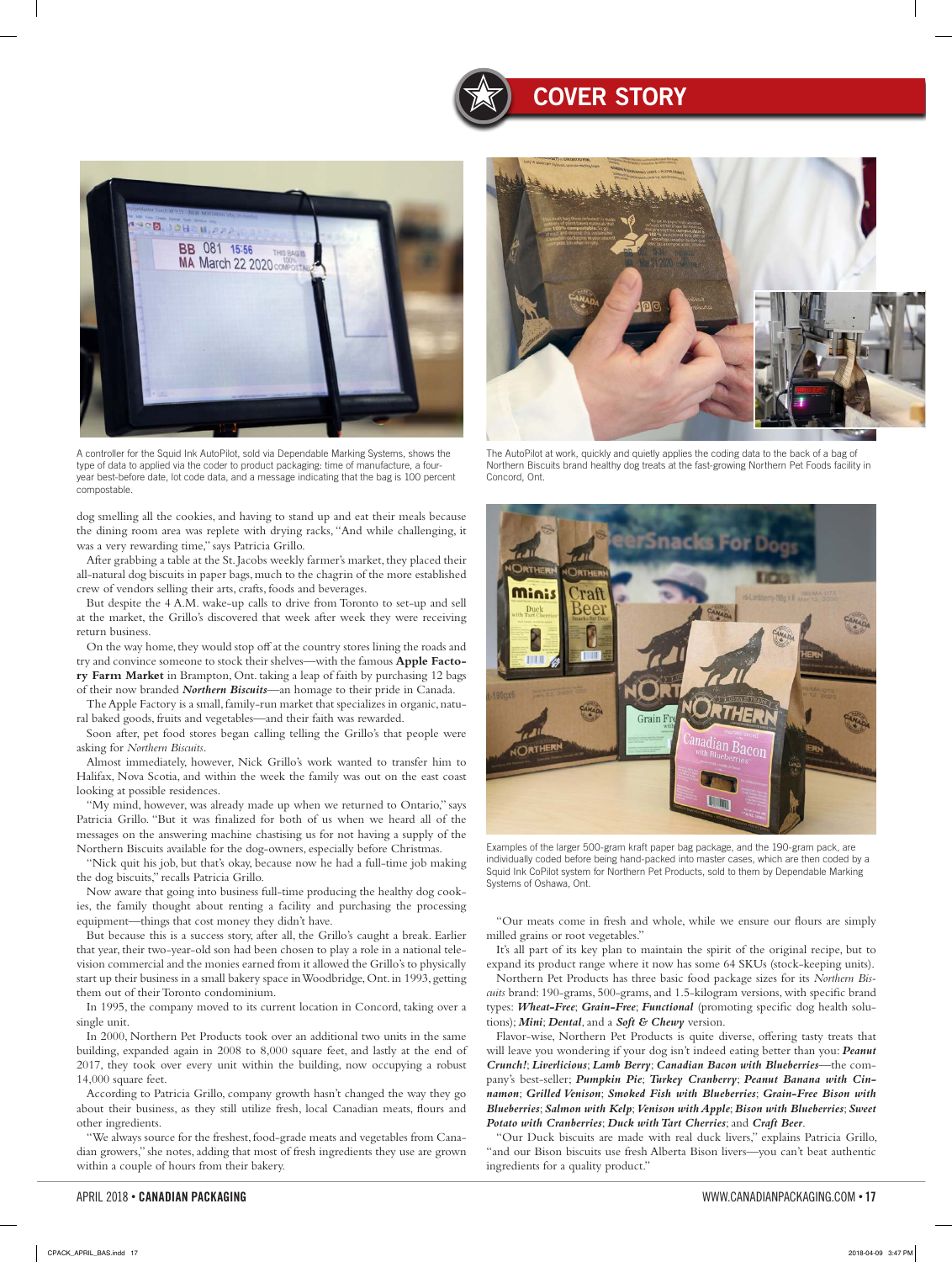

A CoPilot 382 manufactured by Squid Ink is mounted on an Eastey EC1248 conveyor applying product identification data after exiting an Eastey SB-2 Taper unit, which were all supplied to Northern Pet Products by Dependable Marking Systems.

It's no wonder that Northern Biscuits is one of the top-selling premium brands of healthy dog treats in North America, and growing.

Northern Pet Products bakes its dog biscuits to order in small batches, which Patricia Grillo says enables the bakers to concentrate on quality.

"It's true that our biscuits will sometimes vary in color and or size from batch to batch," she says, "but that's because fresh food ingredients can vary from herd to herd or crop to crop.

"No two Northern Biscuits are alike, and we kind of like it that way."

Another way the company stands out is with its packaging, opting for the most part to keep things as simple as possible.

"We started our sales by packing the biscuits in pre-printed, stand-up paper bags, and while we have expanded on that, the look is still pretty much the same," says Patricia Grillo.

For the 500-gram packs, the Northern Biscuits brands are sealed in kraft paper packaging—6" x 2.75" x 9.75" stand-up pouches meant to resemble paper lunch bags. These 60-pound kraft paper packs feature a PLA (polylactic acid) liner and window, affording a clear view of the dog biscuits inside.

The smaller 190g 3.5" x 2.375" x 10" Junior bags are also made of 60-pound kraft paper with a PLA liner and clear window.

The PLA liner is a biodegradable and bioactive thermoplastic aliphatic polyester made from renewable resources such as corn starch, cassava root, chips, starch or sugarcane, which makes the entire empty package 100 percent biodegradable.

According to Nick Grillo, the company currently complies to **CFIA/USDA** (**Canadian Food Inspection Agency**/**United States Department of Agriculture**) standards for export into the U.S., and are currently in the midst of establishing manufacturing practices to achieve *SQF* (*Safe Quality Food*) compliance within the next 12 months.

"Our process begins with fresh ingredients, meats and fish which we grind on site, that are added to a mix that is baked, cooled, packed and palletized for shipment," Nick Grillo explains.

While the manufacturing process can best be described as semi-automated, helping Northern Pet Products with its automation are a pair of coders manufactured by **Squid Ink**, and sold to them via **Dependable Marking Systems Limited**, an Oshawa, Ont.-based international sales company of high-quality marking equipment for use on a wide range of products and

containers. Incorporated in 1986, along with its coding offerings, De-

pendable Marking also provides labeling and case sealing equipment, and like its company moniker suggests, provides dependable service to its customers.

Squid Ink operates as a subsidiary of **Engage Technologies Corporation**, parent company to Squid Ink, **Eastey Enterprises**, **AFM**, and **Cogent Technologies**.

Northern Pet Products purchased its first Squid Ink marking unit three years ago—a solvent-based *AutoPilot* to re-

place a hot stamp bagger purchased elsewhere, giving itself a less expensive coder possessing more flexible print options than standard continuous inkjet printers.

The *AutoPilot* system is used by Northern Pet Products to print the date and time of the content's production, as well as lotcode information onto the back of its individual kraft paper bags and paperboard boxes.



Clearly printed cases marked by a Squid Ink CoPilot 382—from Dependable Marking Systems—containing Northern Pet Products Lamb Berry healthy dog biscuit packs are ready for delivery to customers.

"The AutoPilot printing system features a rich, high-resolution printing system available at an entry level price, something a still-small company like Northern Pet Products appreciates," explains Dependable Marking Systems' vice-president of sales Dave Frenette.

With the *AutoPilot*, users are able to print up to 0.7-inches (1.8 cm) of highresolution characters, razor sharp text, scannable bar codes, and even logos, with a 180 dpi (dots per inch) print resolution for excellent quality coding and marking up to a rate of 135 feet/minute (41 meters per minute).

The *AutoPilot* features a durable full-color touchscreen user panel, and has a industrial strength resin printer construction, meaning it can work well even in harsh factory environments without clogging up the printheads.

Liking what they saw from Dependable Marking Systems, in 2017 the Grillo's purchased a second *AutoPilot*—oil-based—for case printing.

This Squid Ink *AutoPilot* was mounted onto an Eastey *Case Sealer*, previously sold to them via Dependable Marking Systems' Frenette. "This AutoPilot was added to replace a contact coder I had sold them about eight years previous."

Frenette says that the company is now trying out a *CoPilot 382*—a demo machine—mounted atop the Eastey conveyor, where it applies lot code data to the corrugated shipping cartons converted by **McLeish Corr-A-Box**.

According to Frenette, the *CoPilot 382* is a merely "test" machine in lieu of an incoming new *CoPilot 500* that will provide a larger barcode area for marking on the cartons as demanded by the Northern Pet Products' customers.

"The CoPilot 382 will do barcodes—don't get me wrong," starts Frenette, noting that he and the company have been working alongside Northern Pet Products for the past 10 years, "but they want a larger marking area, so Dependable Mark-



The bakery uses a Stealth metal detection unit manufactured by Fortress Technology, providing Northern Pet Products with an additional comfort level regarding the safety of its healthy dog biscuits, thanks to the system's highly-sensitive digital signal processing tech.